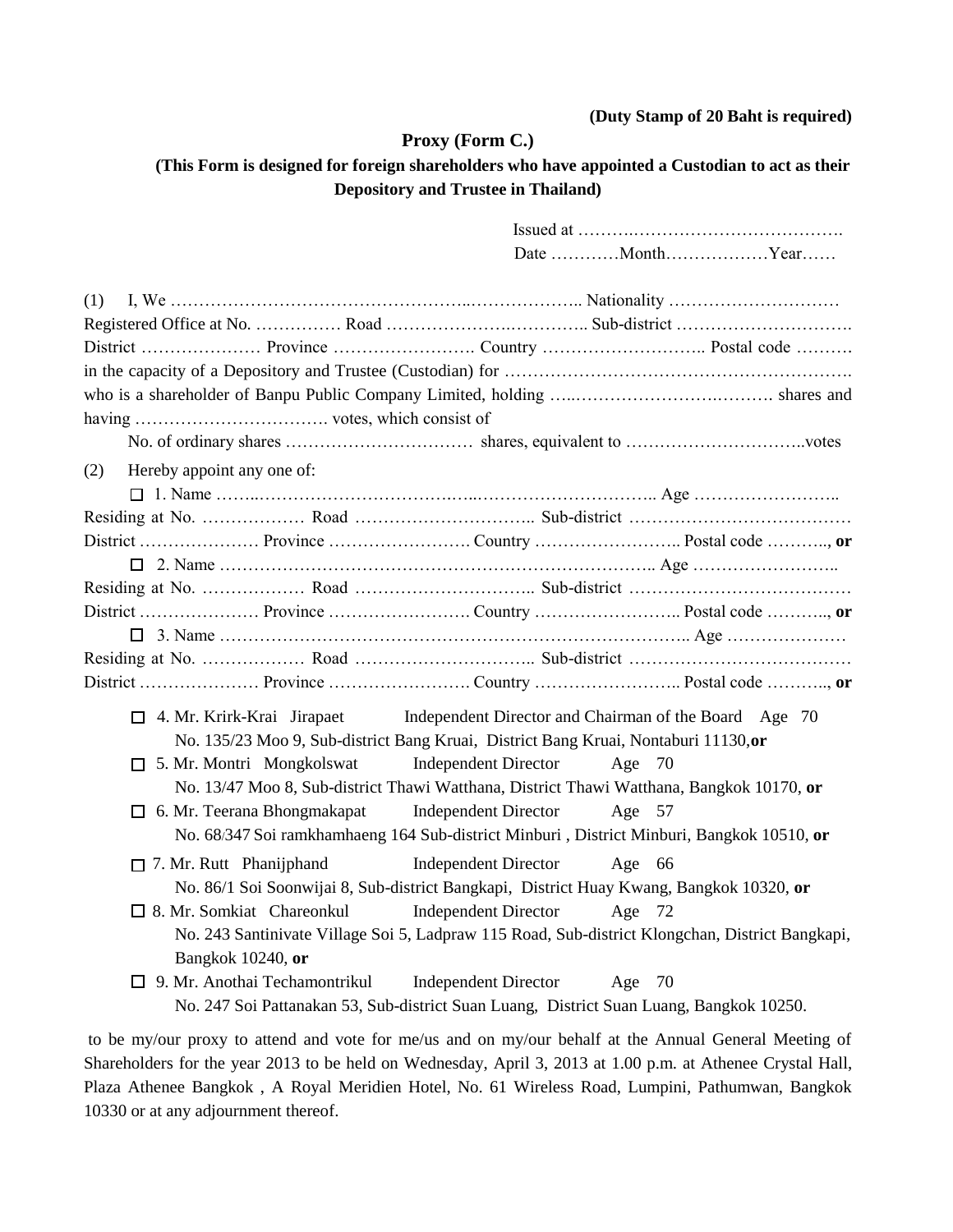- (3) I/we authorize my/our proxy to attend and vote on behalf of my/our behalf in this Meeting in the following manner:
	- $\Box$  Authorize in full equivalent to total numbers of shares held by me/us, and which I/we have the right to vote.
	- $\Box$  Authorize in part, equal to:
		- No. of ordinary shares ………….…….…shares, and having voting right for….……..……..votes Total voting right for………….…………shares
- (4) I/we authorize my/our proxy to vote on behalf of my/our behalf in this Meeting in the following manners: **Agenda 1: To acknowledge the minutes of the Annual General Meeting of Shareholders for year of 2012**
	- $\Box$  (a) The proxy has the rights to consider the matter and vote on my/our behalf as he/she deems appropriate in all respects.
	- $\Box$  (b) The proxy is allowed to vote in accordance with my/our following instruction: Approve .……….…... votes Object…………… votes Abstain ..……….votes
	- **Agenda 2: To acknowledge the performance of the Company for the year 2012 and adopt the directors' report for the performance of the Company for the year ended on December 31, 2012** 
		- $\Box$  (a) The proxy has the rights to consider the matter and vote on my/our behalf as he/she deems appropriate in all respects.
		- $\Box$  (b) The proxy is allowed to vote in accordance with my/our following instruction: Approve .……….…... votes Object…………… votes Abstain ..……….votes

**Agenda 3: To approve the audited Statements of financial position and the** 

 **Statement of Income for the year ended on December 31, 2012**

- $\Box$  (a) The proxy has the rights to consider the matter and vote on my/our behalf as he/she deems appropriate in all respects.
- $\Box$  (b) The proxy is allowed to vote in accordance with my/our following instruction: Approve .……….…... votes Object…………… votes Abstain ..……….votes

# **Agenda 4: To approve the distribution of annual profits and annual dividend payment**

- $\Box$  (a) The proxy has the rights to consider the matter and vote on my/our behalf as he/she deems appropriate in all respects.
- $\Box$  (b) The proxy is allowed to vote in accordance with my/our following instruction: Approve .……….…... votes Object…………… votes Abstain ..……….votes

# **Agenda 5: To consider the appointment directors in place of those retiring by rotation**

- $\Box$  (a) The proxy has the rights to consider the matter and vote on my/our behalf as he/she deems appropriate in all respects.
- $\Box$  (b) The proxy is allowed to vote in accordance with my/our following instruction:
	- $\Box$  Approve the election of all proposed directors
		- Approve.…….…....votes Object….………votes Abstain ..…….votes
	- $\Box$  Approve the election of certain proposed directors as follows:
		- 1. Mr. Somkiat Chareonkul
		- Approve.…….…....votes Object….………votes Abstain ..…….votes
		- 2. Mr. Rawi Korsiri
		- Approve.…….…....votes Object….………votes Abstain ..…….votes